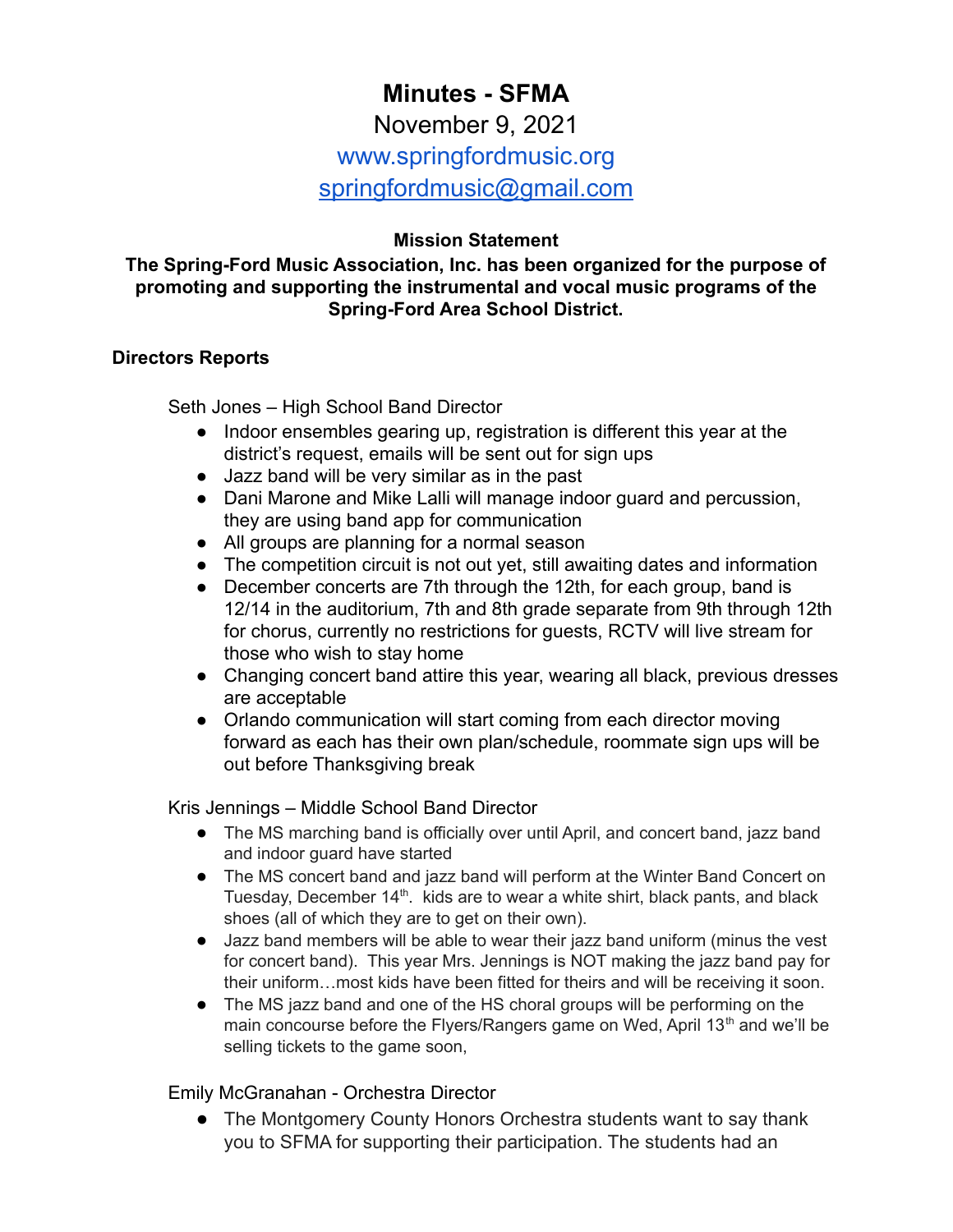amazing experience under the direction of Dr. Timothy Schwarz from Rowan College. The concert was last Friday, and was a truly amazing concert. This is the first live concert in two years, for more than 1/2 of the 80 student performers. The middle school/high school orchestra concert will be at 7pm in the 10-12 auditorium on December 7th.

# **Officers Reports**

Vice President

- Working to coordinate a meal for Championships at the Hershey Italian Lodge
- Excited for championships and proud of all the students

## **Treasurer**

- Financials are running as they should be at this point
- Mike will not be running again in May, looking for someone to run for the next 2 year seat

Assistant Treasurer

- SPA reminder, what it can be used for and how to generate more
- Everything is in for October, ie: SCRIP and Mattress sale

## **Secretary**

• Candy grams sale for Championships

# **Committee Reports**

Concessions

- Thank you to all volunteers for the season
- welcomes current senior parents to return as volunteers next season
- Reminder that the homestand leaks when it rains, needs repair
- Completing one more inventory, donating some leftovers to food banks

**Fundraising** 

- Pie sale ends 11/12, currently at 250 sold, need to sell more to earn more
- Help requested for 11/23 when pies are delivered, could be 10am
- Luggage tags and ornaments still for sale, tag samples on hand at the meeting for people to see
- Working on Spring trivia night, new location needed, talking with a few places
- Next Saturday 11/20, Waltz golf outing, get the word out
- Emphasize how important it is for us all to share all the fundraisers especially outside of the band family, where else can we advertise?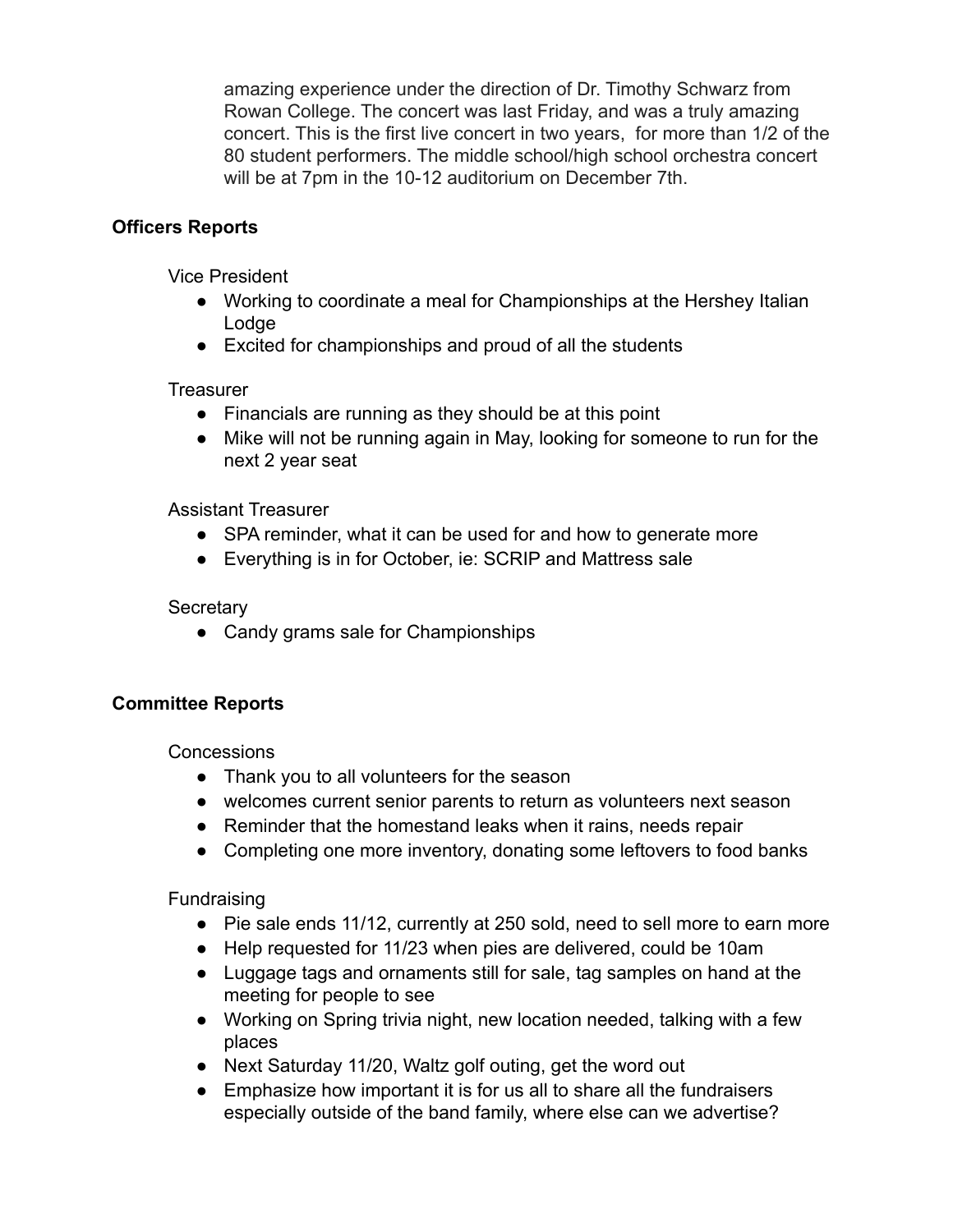- Bowling returning soon, details being worked out with new owners of the bowling alley
- New Superfan fundraiser still running, many other bands across the state use this fundraiser, very reputable

Ram Crew/Vehicles

- Generators have been tuned up
- Props are still being touched up, want them perfect for Championships
- Starting to think about indoor percussion props, need drivers for the season

Membership/Data

● 85 members, 4 new

**Chaperones** 

- Out of black socks in the band kit, would like replacements
- Worried about kids having time to eat, can it be handled as a group meal like it has been done in the past? Set up a committee to coordinate meals?

Apparel

- December 4th need help transporting uniforms to the dry cleaners, and again December 10th to pick them back up
- Indoor percussion and guard will need help with uniform/costume alterations in January and February
- General merchandise will be for sale at each of the winter concerts
- General sale will open on-line soon, hopefully with holiday delivery

# **Old Business**

Orlando

- Trying to get valid emails for everyone involved, 50 still don't go through
- Payment #6 is due Jan 31 and is \$328
- Rise in bus costs is causing the trip's total cost to be higher than planned
- Hollywood Studios is hosting awards for the choir
- All waivers need to be submitted
- ID's must be valid, Real ID or Passport, don't wait too long to get one
- Band app will be the primary communication while in Orlando

End of season party

- December 4th at 4pm, will need volunteers to help plan
- Sign Up genius will go out for day of volunteers